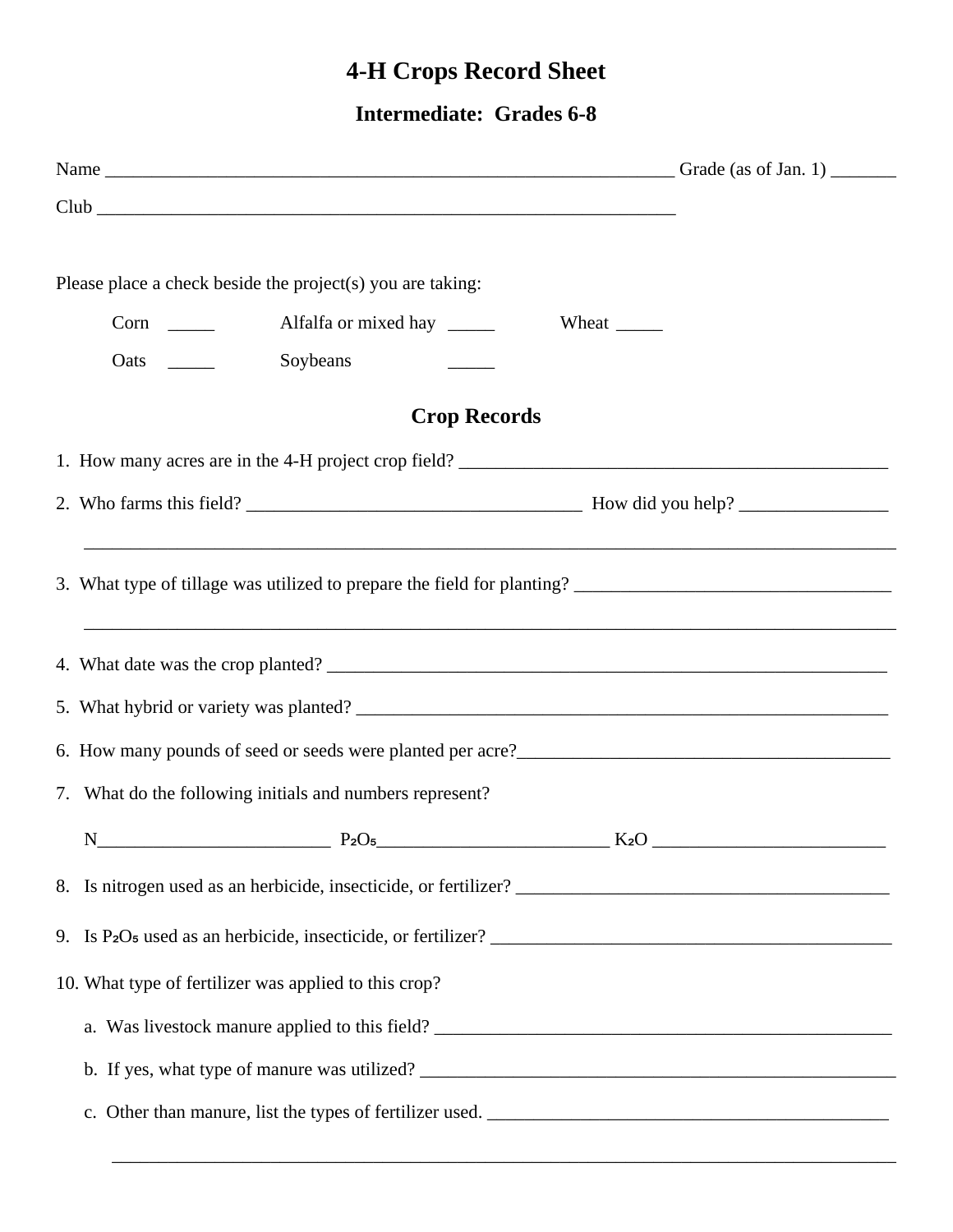## **Field Survey**

To complete this survey, visit your field three different times and fill in the blanks as outlined below:

|                                                   | Survey 1<br>(early season) (mid-season) | Survey 2 | Survey 3<br>(just before)<br>harvest) |  |
|---------------------------------------------------|-----------------------------------------|----------|---------------------------------------|--|
| Date                                              |                                         |          |                                       |  |
| Crop description                                  |                                         |          |                                       |  |
| Number of leaves per plant<br>(average 10 plants) |                                         |          |                                       |  |
| Plant height<br>(average 10 plants)               |                                         |          |                                       |  |

## **Insects present:** Write down the kinds of insects and numbers you find.

| Insect name | Number Number | Number |  |
|-------------|---------------|--------|--|
|             |               |        |  |
|             |               |        |  |
|             |               |        |  |
|             |               |        |  |
|             |               |        |  |
|             |               |        |  |
|             |               |        |  |

**Weeds present:** Write down the number of weeds you find in 10 feet of row. For broadcast plantings use a 1 by 10 foot area.

| Weed name | Number | Number | Number |  |
|-----------|--------|--------|--------|--|
|           |        |        |        |  |
|           |        |        |        |  |
|           |        |        |        |  |
|           |        |        |        |  |
|           |        |        |        |  |
|           |        |        |        |  |